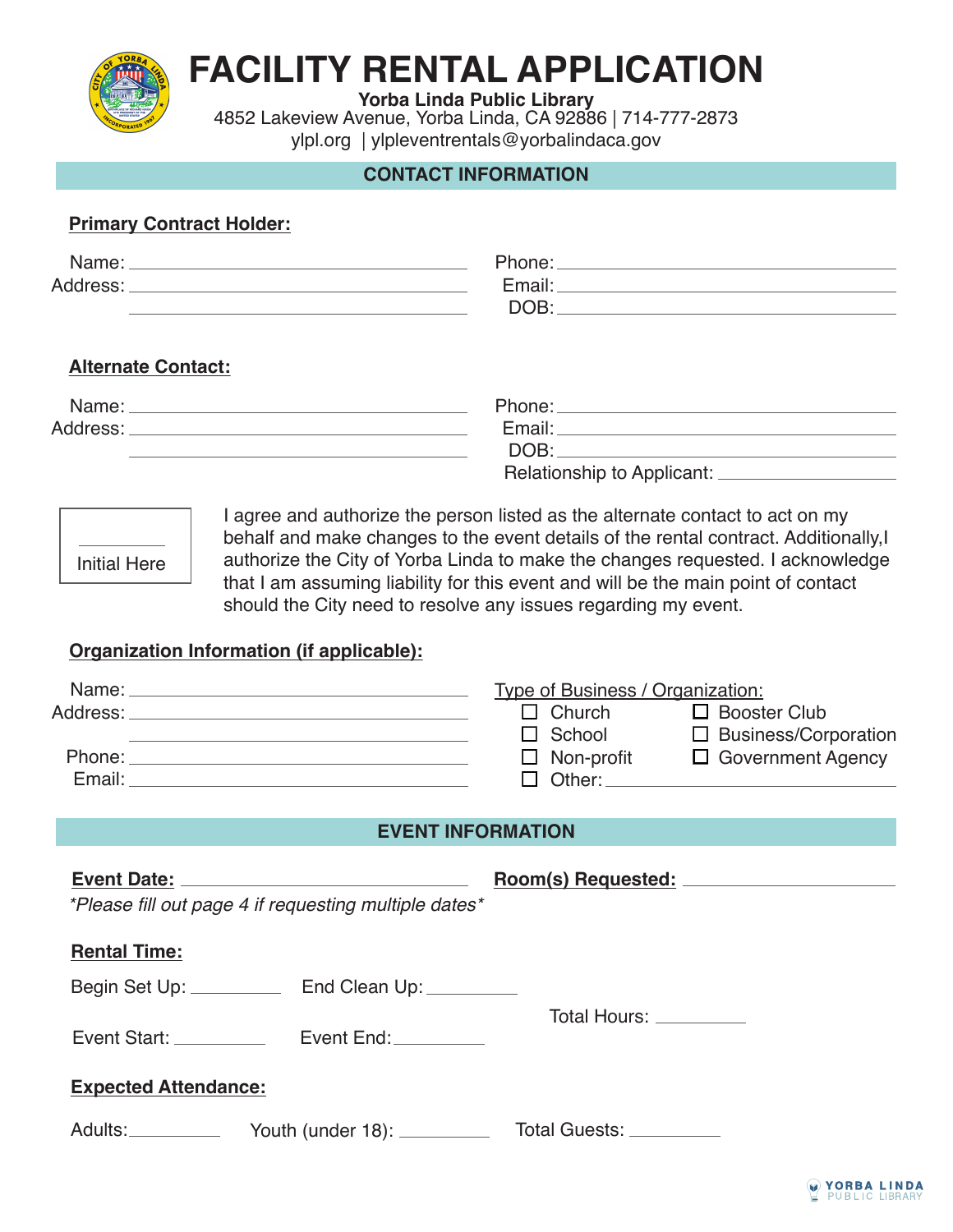#### **EVENT INFORMATION CONT'D**

| <b>Type of Event:</b><br>$\Box$ Church Function<br>□ Concert/Stage Production<br>$\Box$ Fundraiser<br>$\Box$ Graduation                                                                                                                                          | $\Box$ Meeting<br>$\square$ Memorial Service<br>$\Box$ Non-Profit Meeting<br>$\Box$ Party Type $\_\_\_\_\_\_\_\_\_\_\_\_\_\_\_$ | □School Event<br>$\square$ Seminar<br>□ Sports Event<br>$\Box$ Wedding Reception |  |  |
|------------------------------------------------------------------------------------------------------------------------------------------------------------------------------------------------------------------------------------------------------------------|---------------------------------------------------------------------------------------------------------------------------------|----------------------------------------------------------------------------------|--|--|
| *Additional Equipment:                                                                                                                                                                                                                                           | Quantity:                                                                                                                       |                                                                                  |  |  |
| $\Box$ Wireless Microphone (\$20)<br>$\Box$ Handheld Microphone (\$20)<br>$\Box$ Projector Screen<br>$\Box$ HDMI Cord - Apple<br>$\Box$ Podium<br>*Available for Community Room rentals only.                                                                    |                                                                                                                                 |                                                                                  |  |  |
|                                                                                                                                                                                                                                                                  | <b>ALCOHOL SERVICE</b>                                                                                                          |                                                                                  |  |  |
| <b>Alcohol Service Time:</b><br>$\sqcap$ Yes<br>$\Box$ No<br>Will alcoholic beverages be served?<br>$\square$ No<br>$\Box$ Yes<br>End:<br>Will alcoholic beverages be sold?<br>Start: _____________<br>$\Box$ Yes<br>$\square$ No<br>Will drink tickets be used? |                                                                                                                                 |                                                                                  |  |  |
| Alcohol may be served for<br>a maximum of 5.5 hours &<br>For events with admission fee:<br>must conclude 30 minutes<br>$\square$ No<br>Is alcohol included in the price of admission? $\square$ Yes<br>prior to guest departure.                                 |                                                                                                                                 |                                                                                  |  |  |
| <b>FOOD SERVICE, VENDORS, &amp; ACTIVITIES</b>                                                                                                                                                                                                                   |                                                                                                                                 |                                                                                  |  |  |

| Will food be served?                                                  | $\Box$ Yes | $\square$ No |
|-----------------------------------------------------------------------|------------|--------------|
| Will food be catered?                                                 | $\Box$ Yes | $\square$ No |
| Will food be cooked on-site?                                          | $\Box$ Yes | $\square$ No |
| Are you interested in learning about in-house catering/décor options? | $\Box$ Yes | $\square$ No |
| Will there be dancing?                                                | $\Box$ Yes | $\square$ No |
| Will there be a live band?                                            | $\Box$ Yes | $\square$ No |
| Will there be a DJ?                                                   | $\Box$ Yes | $\square$ No |
| Will any high-profile individuals be present?                         | $\Box$ Yes | $\square$ No |
|                                                                       |            |              |

A copy of the Caterer's Insurance is required for events where Caterer will be working onsite.

Cooking is NOT permitted in rooms or on the patio.

Please notify Staff of any equipment being used by 3rd party vendors. All equipment requires City approval prior to event.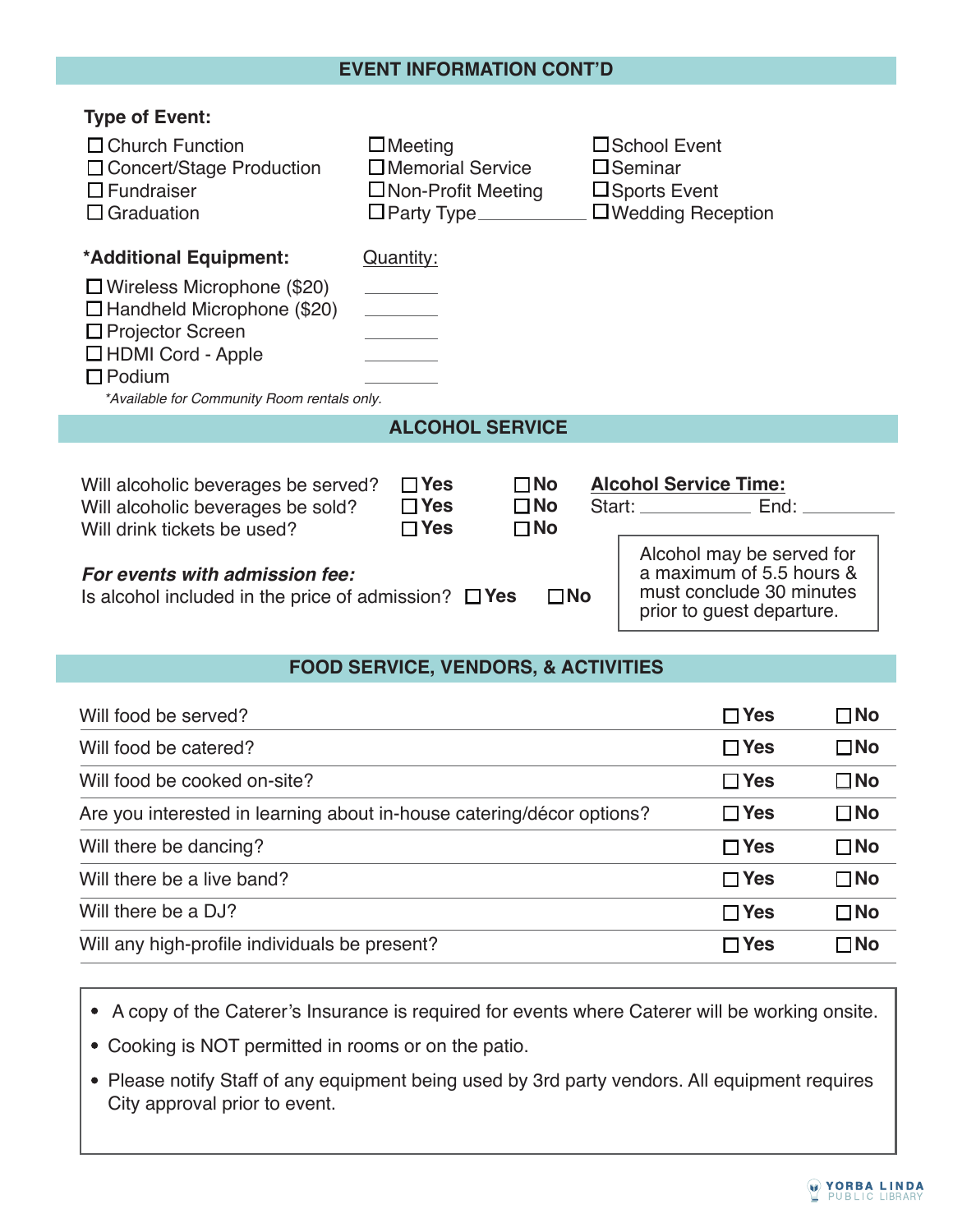### **ADDITIONAL INFORMATION**

| Is this event open to the Public?   | $\Box$ Yes | $\Box$ No    |
|-------------------------------------|------------|--------------|
| Is there an Admission Fee?          | $\Box$ Yes | $\Box$ No    |
| Is this event a Casino Night?       | $\Box$ Yes | $\square$ No |
| Will merchandise be sold?           | $\Box$ Yes | $\square$ No |
| 10 A a concello a concelli a care e |            |              |

Merchandise:

#### **Fundraising Events:**

Organization/Cause funds are being raised for:

| How did you hear about us?   |                      |                    |
|------------------------------|----------------------|--------------------|
| $\square$ Newspaper/Magazine | $\Box$ Family/Friend | $\Box$ Website     |
| $\Box$ Resident              | □ Prior Attendance   | $\Box$ Bridal Show |

#### **ADDITIONAL INFORMATION**

The City of Yorba Linda requires Liability insurance for all rental events. Insurance must be comprehensive general liability and property damage insurance in the amount of \$1,000,000. For more information please see the Policies & Procedures Policy documentation. Insurance may be purchased through the City and will range in price according to the expected number of guest. Insurance is obtained through a third party vendor, not directly supplied by the City of Yorba Linda. Rates may change on an annual basis and the fee will be charged accordingly. Additional Fees may apply if alcohol will be served and/or sold.

The primary contract holder is designated as the responsible party and must be present for the duration of the event. Additionally, the primary contract holder agrees to adhere to all policies as stated in the Policies and Procedures, Alcohol Use, Cancellation. I certify that the above listed information is true and correct, and agree that any falsification or omission may be grounds for event cancellation.

| Name (Printed)                           | Signature          |                                                                                                                | Date                 |  |
|------------------------------------------|--------------------|----------------------------------------------------------------------------------------------------------------|----------------------|--|
| <b>DEPARTMENT USE ONLY</b>               |                    |                                                                                                                |                      |  |
| Received By: ________________            | Date: <b>Date:</b> | Contract #: All and All and All and All and All and All and All and All and All and All and All and All and Al | □ Residency Verified |  |
|                                          |                    | Date: <u>__________</u><br>$\Box$ Approved $\Box$ Denied                                                       | Notes:               |  |
| Additonal Library Approval: ____________ | Date: $\_\_$       | $\Box$ Approved $\Box$ Denied                                                                                  |                      |  |
| Library Director Approval: _             | Date:              | $\Box$ Approved $\Box$ Denied                                                                                  |                      |  |